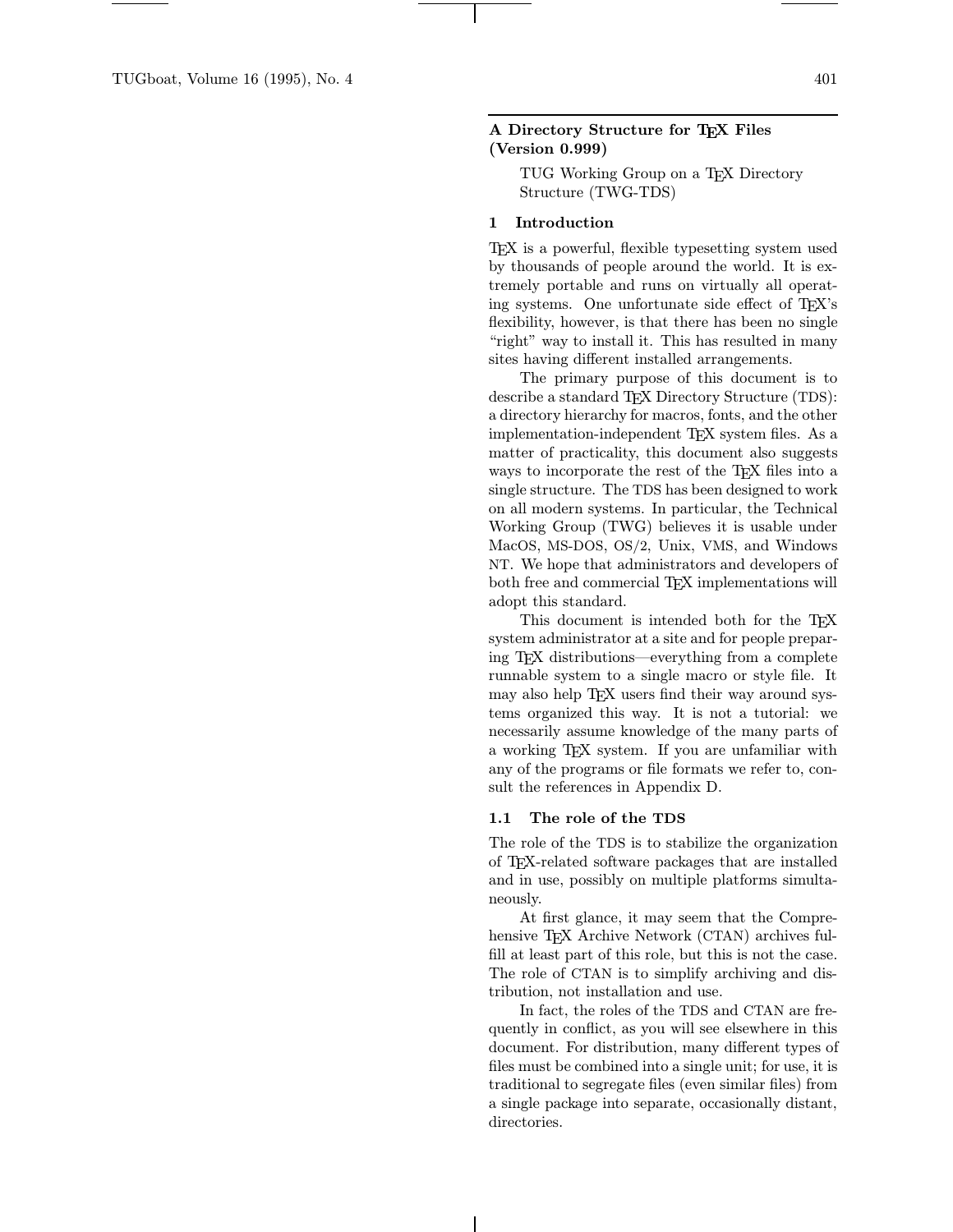In this document, "/" is used to separate filename components; for example, texmf/fonts. This is the Unix convention but the ideas are in no way Unixspecific.

In this document, "TEX" generally means the TEX system, including METAFONT, DVI drivers, utilities, etc., not just the TEX program itself.

The word "package" in this document has its usual meaning: a set of related files distributed, installed, and maintained as a unit. This is not a LAT<sub>EX</sub> 2<sub> $\varepsilon$ </sub> package, which is a style file supplementing a document class.

We use the following typographic conventions:

- literal Literal text such as filename is typeset in typewriter type.
- $\langle replaceable\rangle$  Replaceable text such as  $\langle package\rangle$ , identifying a class of things, is typeset in italics inside angle brackets.

## 2 General

This section describes common properties throughout the TDS tree.

#### 2.1 Subdirectory searching

Many T<sub>E</sub>X installations store large numbers of related files in single directories, for example, all TFM files and/or all T<sub>E</sub>X input files.

This monolithic arrangement hinders maintenance of a T<sub>EX</sub> system: it is difficult to determine what files are used by what packages, what files need to be updated when a new version is installed, or what files should be deleted if a package is removed. It is also a source of error if two or more packages happen to have input files with the same name.

Therefore, the TWG felt each package should be in a separate directory. But we recognized that explicitly listing all directories to be searched would be unbearable. A site may wish to install dozens of packages. Aside from anything else, listing that many directories would produce search paths many thousands of characters long, overflowing the available space on some systems.

Also, if all directories are explicitly listed, installing or removing a new package would mean changing a path as well as installing or removing the actual files. This would be a time-consuming and error-prone operation, even with implementations that provide some way to specify the directories to search at runtime. On systems without runtime configuration, it would require recompiling software, an intolerable burden.

As a result, the TWG concluded that a comprehensive TDS requires implementations to support some form of implicit subdirectory searching. More precisely, implementations must make it possible to specify that T<sub>F</sub>X, METAFONT, and their companion utilities search in both a specified directory and recursively through all subdirectories of that directory when looking for an input file. Other forms of subdirectory searching, for example recursive-to-one-level searches, may also be provided. We encourage implementors to provide subdirectory searching at the option of the installer and user for all paths.

The TDS does not specify a syntax for specifying recursive searching, but we encourage implementors to provide interoperability (see Section B.2).

## 2.2 Rooting the tree

In this document, we shall designate the root TDS directory by 'texmf' (for "TEX and METAFONT"). We recommend using that name where possible, but the actual name of the directory is up to the installer. On PC networks, for example, this could map to a logical drive specification such as T:.

Similarly, the location of this directory on the system is site-dependent. It may be at the root of the file system; on Unix systems, /usr/local/ share, /usr/local, /usr/local/lib, and /opt are common choices.

The name texmf was chosen for several reasons: it reflects the fact that the directory contains files pertaining to an entire TEX system (including METAFONT, METAPOST, BIBTFX, etc.), not just TEX itself; and it is descriptive of a generic installation rather than a particular implementation.

A site may choose to have more than one TDS hierarchy installed (for example, when installing an upgrade). This is perfectly legitimate.

#### 2.3 Local additions

The TDS cannot specify precisely when a package is or is not a "local addition". Each site must determine this according to their own conventions. At the two extremes, one site might wish to consider "nonlocal" only those files that came with the particular TEX distribution they installed; another site might consider "local" only those files that were actually developed at the local site and not distributed elsewhere.

We recognize two common methods for local additions to a distributed texmf tree. Both have their place; in fact, some sites may employ both simultaneously:

1. A completely separate tree which is a TDS structure itself; for example, /usr/local/umbtex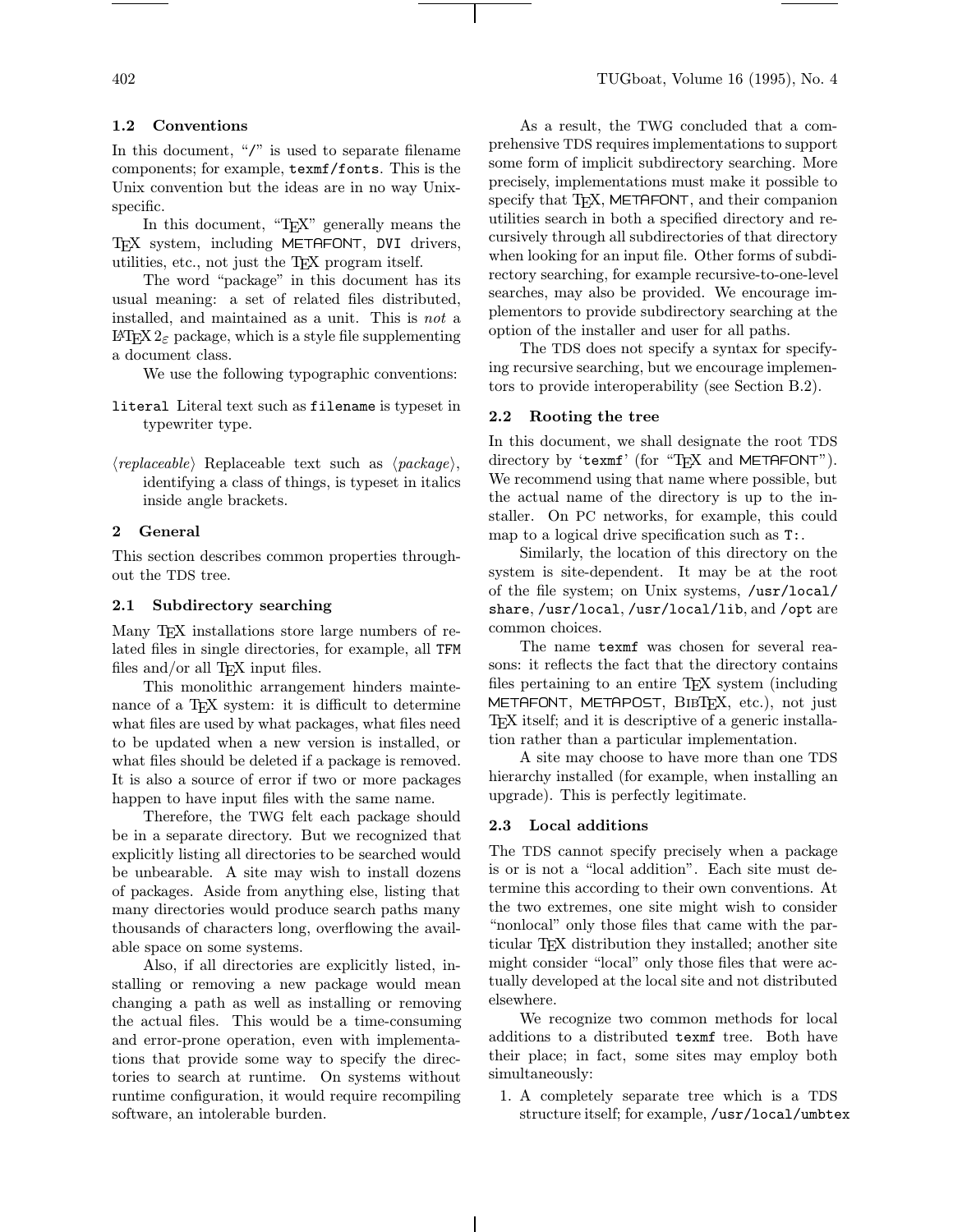at the University of Massachusetts at Boston. This is another example of the multiple texmf hierarchies mentioned in the previous section.

2. A directory named 'local' at any appropriate level, for example, in the  $\langle format \rangle$ ,  $\langle package \rangle$ , and  $\langle supplier \rangle$  directories discussed in the following sections. The TDS reserves the directory name local for this purpose.

We recommend using local for site-adapted configuration files, such as language.dat for the Babel package or graphics.cfg for the graphics package. Unmodified configuration files from a package should remain in the package directory. The intent is to separate locally modified or created files from distribution files, to ease installing new releases.

One common case of local additions is dynamically generated files, e.g., PK fonts by the MakeTeXPK script originated by *Dvips*. A site may store the generated files directly in any of:

- their standard location in the main TDS tree (if it can be made globally writable);
- an alternative location in the main TDS tree (for example, under texmf/fonts/tmp);
- a second complete TDS tree (as outlined above);
- any other convenient directory (perhaps under /var, for example /var/spool/fonts).

No one solution will be appropriate for all sites.

## 2.4 Duplicate filenames

Different files by the same name may exist in a TDS tree. The TDS generally leaves unspecified which of two files by the same name in a search path will be found, so generally the only way to reliably find a given file is for it to have a unique name. However, the TDS requires implementations to support the following exceptions:

- Names of T<sub>F</sub>X input files must be unique within each first-level subdirectory of texmf/ tex and texmf/tex/generic, but not within all of texmf/tex; i.e., different T<sub>EX</sub> formats may have files by the same name. (Section 3.1 discusses this further.) Thus, no single formatindependent path specification, such as a recursive search beginning at texmf/tex specifying no other directories, suffices. So implementations must provide format-dependent path specifications, for example via wrapper scripts or configuration files.
- Many font files will have the same name (e.g., cmr10.pk), as discussed in Section 3.2.2. Implementations must distinguish these files by mode and resolution.

All implementations we know of already have these capabilities.

One place where duplicate names are likely to occur is not an exception:

• Names of METAFONT input files (as opposed to bitmap fonts) must be unique within all of texmf/fonts. In practice, this is a problem with those variants of Computer Modern which contain slightly modified files named punct.mf, romanl.mf, and so on. We believe the only feasible solution here is simply to rename the derivative files to be unique.

#### 3 Top-level directories

The directories under the texmf root identify the major components of a T<sub>EX</sub> system (see Table 1) for a summary). A site may omit any unneeded directories.

Although the TDS by its nature can specify precise locations only for implementation-independent files, we recognize that installers may well wish to place other files under texmf to simplify administration of the TEX tree, especially if it is maintained by someone other than the system administrator. Therefore, additional top-level directories may be present.

- The top-level directories specified by the TDS are:
- tex for T<sub>F</sub>X files (Section 3.1).
- fonts for font-related files (Section 3.2).
- metafont for METAFONT files which are not fonts (Section 3.3).
- metapost for METAPOST files (Section 3.4).
- bibtex for BibTEX files (Section 3.5).
- doc for user documentation (Section 3.6).
- source for sources. This includes both traditional program sources (for example, Web2c sources go in texmf/source/web2c) and LATFX dtx sources (which go in texmf/source/latex).

source is intended for files which are not needed at runtime by any TEX program; it should not be included in any search path. For example, plain.tex does not belong under texmf/source, even though it is a "source file" in the sense of not being derived from another file, but rather in texmf/tex/plain/base, as explained in Section 3.1.

 $\langle implementation \rangle$  for implementations (examples: emtex, web2c), to be used for whatever purpose deemed suitable by the implementor or TEX administrator. Files that cannot be shared between implementations, such as pool files (tex.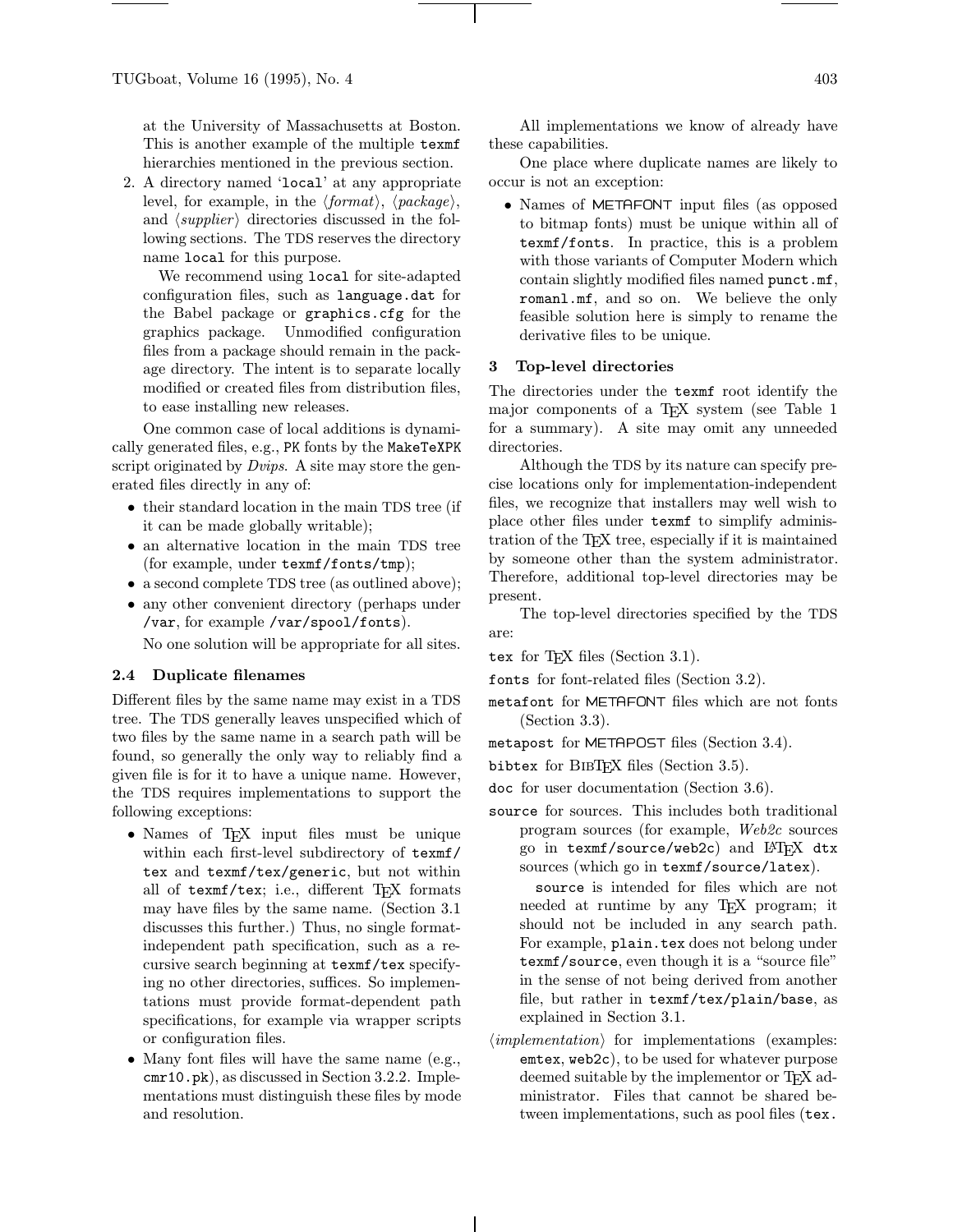pool) and memory dump files (plain.fmt) go here, in addition to implementation-wide configuration files. See Section B.3 for examples of real  $\langle implementation \rangle$  trees.

 $\langle program \rangle$  for individual configuration files and program-specific input files for TEX-related programs (examples: mft, dvips). In fact, the tex, metafont, metapost, and bibtex directories above may be seen as instances of this case.

## 3.1 Macros

TEX macro files shall be stored in separate directories, segregated by TEX format and package name (we use 'format' in its traditional T<sub>EX</sub> sense to mean a usefully \dump-able package):

## texmf/tex/ $\langle format \rangle / \langle package \rangle /$

 $\langle format \rangle$  is a format name (examples: amstex, latex, plain, texinfo).

The TDS allows distributions that can be used as either formats or packages (e.g., Texinfo, Eplain) to be stored at either level, at the option of the format author or TEX administrator. We recommend that packages used as formats at a particular site be stored at the  $\langle format \rangle$  level: by adjusting the TFX inputs search path, it will be straightforward to use them as macro packages under another format, whereas placing them in another tree completely obscures their use as a format.

The TDS reserves the following  $\langle format \rangle$ names:

• generic, for input files that are useful across a wide range of formats (examples: null.tex, path.sty). Generally, this means any format that uses the category codes of Plain T<sub>E</sub>X and does not<br>rely on any particular format. This is rely on any particular format. in contrast to those files which are useful only with Plain T<sub>EX</sub> (which go under texmf/tex/plain), e.g., testfont. tex and plain.tex itself.

• local, for local additions. See Section 2.3.

Thus, for almost every format, it is necessary to search at least the  $\langle format \rangle$  directory and then the generic directory (in that order). Other directories may need to be searched as well, depending on the format. When using  $A_{\mathcal{M}}S$ -T<sub>F</sub>X, for example, the amstex, plain, and generic directories should be searched, because  $A_{\mathcal{M}}S$ -TEX is compatible with Plain.

 $\langle package \rangle$  is a TEX package name (examples: babel, texdraw).

In the case where a format consists of only a single file and has no auxiliary packages, that file can simply be placed in the  $\langle format \rangle$  directory, instead of  $\langle format \rangle$ /base. For example, Texinfo goes in texmf/tex/texinfo/texinfo. tex, not texmf/tex/texinfo/base/texinfo. tex.

The TDS reserves the following  $\langle package \rangle$ names:

- base, for the base distribution of each format, including files used by INITEX when dumping format files. For example, in the standard L<sup>AT</sup>FX distribution, the ltx files created during the build process shall be stored in the base directory.
- hyphen, for hyphenation patterns, including the original American English hyphen. tex. These are typically used only by INITEX. In most situations, this directory need exist only under the generic format.
- images, for image input files, such as Encapsulated PostScript figures. Although it is somewhat non-intuitive for these to be under a directory named "tex", TFX needs to read these files to glean bounding box or other information. A mechanism for sharing image inputs between T<sub>EX</sub> and other typesetting programs (e.g., Interleaf, FrameMaker) is beyond the scope of the TDS. In most situations, this directory need exist only under the generic format.
- local, for local additions and configuration files. See Section 2.3.
- misc, for packages that consist of a single file. An administrator or package maintainer may create directories for single-file packages at their discretion, instead of using misc.

## 3.2 Fonts

Font files shall be stored in separate directories, segregated by file type, font supplier, and typeface (PK and GF files need additional structure, as detailed in the next section):

## $\texttt{tex}$ /fonts/ $\langle type \rangle/\langle supplier \rangle/\langle typeface \rangle/$

- $\langle type \rangle$  is the type of font file. The TDS reserves the following  $\langle type \rangle$  names:
	- afm, for Adobe font metrics.
	- gf, for generic font bitmap files.
	- pk, for packed bitmap files.
	- source, for font sources (METAFONT files, property lists, etc.).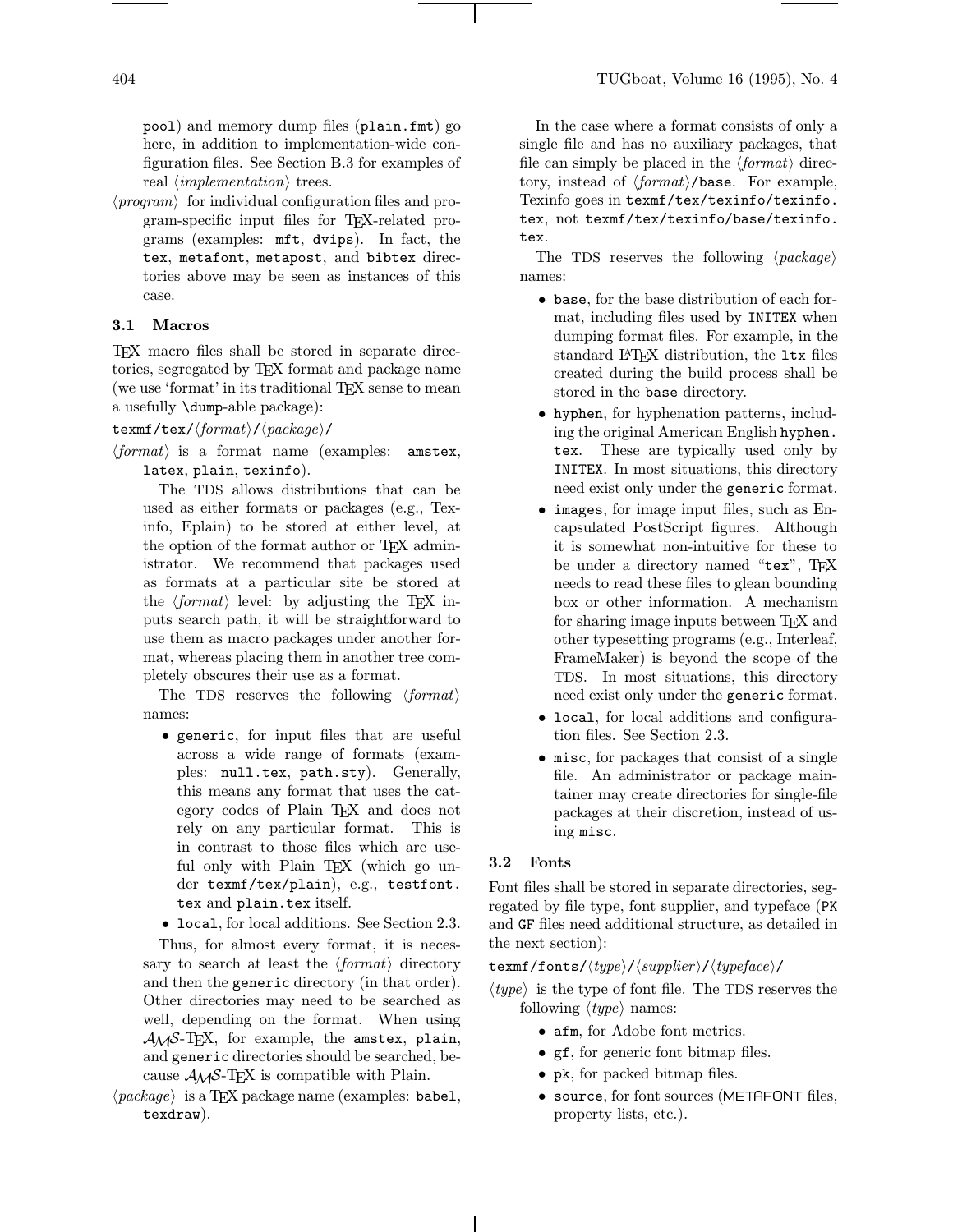- tfm, for TFX font metric files.
- type1, for Type 1 fonts (in any format).
- vf, for virtual fonts.

As usual, a site may omit any of these directories that are unnecessary (gf is a particularly likely candidate for omission).

- $\langle supplier \rangle$  is a name identifying font source (examples: adobe, ams, public). The TDS reserves the following  $\langle supportier \rangle$  names:
	- ams, for the American Mathematical Society's AMS-fonts collection.
	- local, for local additions. See Section 2.3.
	- public, for freely redistributable fonts where the supplier neither (1) requested their own directory (e.g., ams), nor (2) also made proprietary fonts (e.g., adobe). It does not contain all extant freely distributable fonts, nor are all files therein necessarily strictly public domain.
	- tmp, for dynamically-generated fonts, as is traditional on some systems. It may be omitted if unnecessary, as usual.
- $\langle typeface \rangle$  is the name of a typeface family (examples: cm, euler, times). The TDS reserves the following  $\langle typeface \rangle$  names:
	- cm (within public), for the 75 fonts defined in Computers and Typesetting, Volume E.
	- latex (within public), for those fonts distributed with LATEX in the base distribution.
	- local, for local additions. See Section 2.3. Some concrete examples:

texmf/fonts/source/public/pandora/pnr10.mf texmf/fonts/tfm/public/cm/cmr10.tfm texmf/fonts/type1/adobe/utopia/putr.pfa

For complete supplier and typeface name lists, consult Filenames for TEX fonts (see Appendix D).

## 3.2.1 Font bitmaps

Font bitmap files require two characteristics in addition to the above to be uniquely identifiable: (1) the type of device (i.e., mode) for which the font was created; (2) the resolution of the bitmap.

Following common practice, the TDS segregates fonts with different device types into separate directories. See modes.mf in Appendix D for recommended mode names.

Some printers operate at more than one resolution (e.g., at 300 dpi and 600 dpi), but each such resolution will necessarily have a different mode name. Nothing further is needed, since implicit in the T<sub>E</sub>X system is the assumption of a single target resolution.

Two naming strategies are commonly used to identify the resolution of bitmap font files. On systems that allow long filenames (and in the original METAFONT program itself), the resolution is included in the filename (e.g., cmr10.300pk). On systems which do not support long filenames, fonts are generally segregated into directories by resolution (e.g., dpi300/cmr10.pk).

Because the TDS cannot require long filenames, we must use the latter scheme for naming fonts. So we have two more subdirectory levels under pk and gf:

#### texmf/fonts/pk/

 $\langle mode \rangle / \langle supplier \rangle / \langle typeface \rangle /$ dpi $\langle nnn \rangle /$ texmf/fonts/gf/

 $\langle mode \rangle$ / $\langle supplier \rangle$ / $\langle typeface \rangle$ /dpi $\langle nnn \rangle$ /

- $\langle mode \rangle$  is a name which identifies the device type (examples: cx, gsftopk, ljfour). Usually, this is the name of the METAFONT mode used to build the PK file. For fonts rendered as bitmaps by a program that does not distinguish between different output devices, the  $\langle mode \rangle$  name shall be that of the program (e.g., ps2pk, gsftopk).
- $\text{dpi}\langle nnn \rangle$  specifies the resolution of the font (examples: dpi300, dpi329). 'dpi' stands for dots per inch, i.e., pixels per inch. We recognize that pixels per millimeter is used in many parts of the world, but dpi is too traditional in the T<sub>EX</sub> world to consider changing now.

The integer  $\langle nnn \rangle$  is to be calculated as if using METAFONT arithmetic and then rounded; i.e., it is the integer METAFONT uses in its output gf filename. We recognize small differences in the resolution are a common cause of frustration among users, however, and recommend implementors follow the level 0 DVI driver standard (see Appendix D) in bitmap font searches by allowing a fuzz of  $\pm 0.2\%$  (with a minimum of 1) in the  $\langle$  dpi $\rangle$ .

Implementations may provide extensions to the basic naming scheme, such as long filenames and font library files, provided that the basic scheme is also supported.

#### 3.2.2 Valid font bitmaps

The TWG recognizes that the use of short filenames has many disadvantages. The most vexing is that it results in the creation of dozens of different files with the same name. At a typical site, cmr10.pk will be the filename for Computer Modern Roman 10pt at 5–10 magnifications for 2–3 modes. (Section 2.4 discusses duplicate filenames in general.)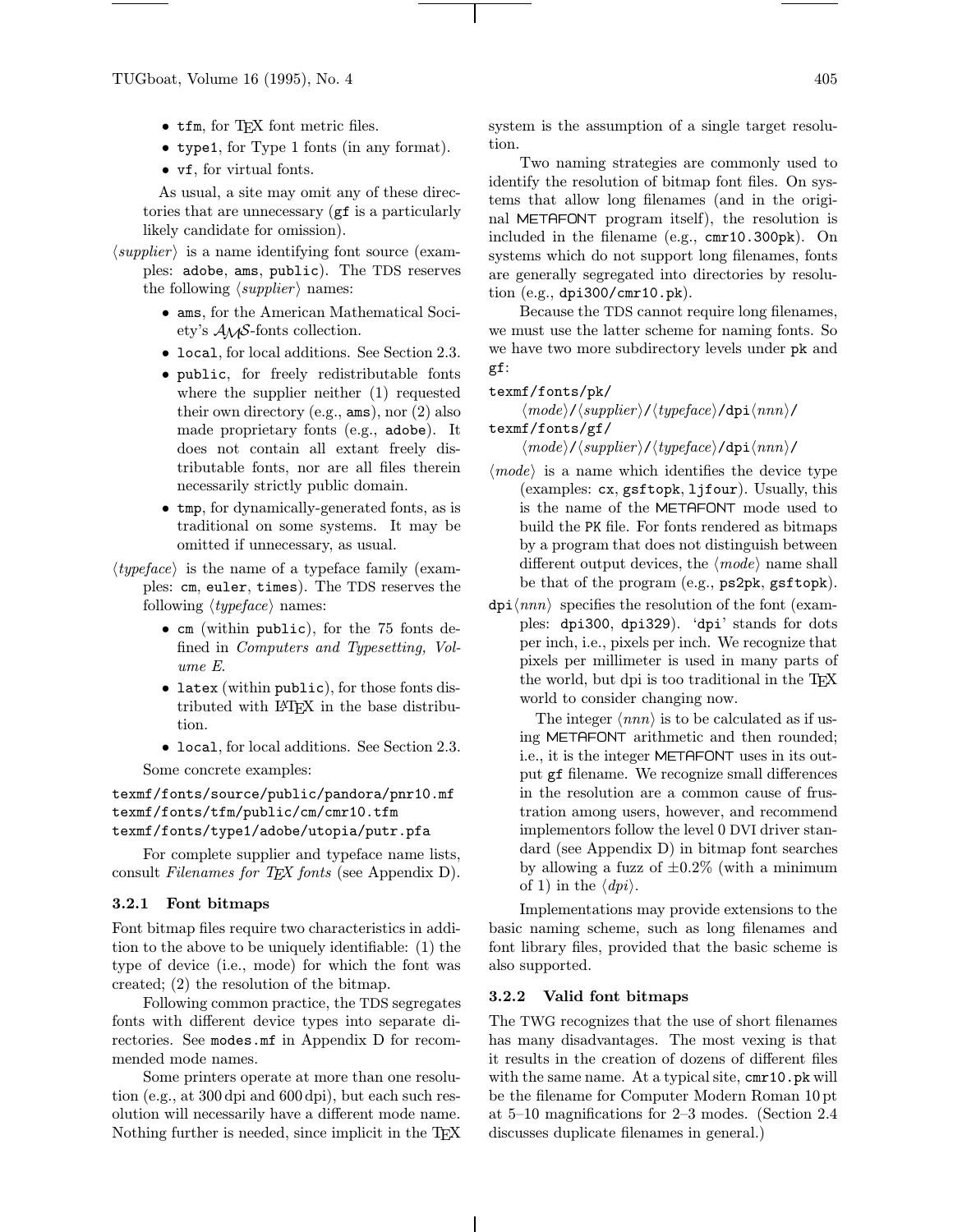To minimize this problem, we strongly recommend that PK files contain enough information to identify precisely how they were created: at least the mode, base resolution, and magnification used to create the font.

This information is easy to supply: a simple addition to the local modes used for building the fonts with METAFONT will automatically provide the required information. If you have been using a local modes file derived from (or that is simply) modes.mf (see Appendix D), the required information is already in your PK files. If not, a simple addition based on the code found in modes.mf can be made to your local modes file and the PK files rebuilt.

#### 3.3 Non-font METAFONT files

Most METAFONT input files are font programs or parts of font programs and are thus covered by the previous section. However, a few non-font input files do exist. Such files shall be stored in:

## texmf/metafont/ $\langle packet\rangle$

 $\langle package \rangle$  is the name of a METAFONT package (for example, mfpic).

The TDS reserves the following  $\langle package \rangle$  names:

- base, for the standard METAFONT macro files as described in The METAFONTbook, such as plain.mf and expr.mf.
- local, for local additions. See Section 2.3.
- misc, for METAFONT packages consisting of only a single file (for example, modes.mf).

### 3.4 METAPOST

METAPOST is a picture-drawing language developed by John Hobby, derived from Knuth's METAFONT. Its primary purpose is to output Encapsulated Post-Script instead of bitmaps.

METAPOST input files and the support files for METAPOST-related utilities shall be stored in:

#### texmf/metapost/ $\langle packet \rangle$

 $\langle package \rangle$  is the name of a METAPOST package. At the present writing none exist, but the TWG thought it prudent to leave room for contributed packages that might be written in the future.

The TDS reserves the following  $\langle package \rangle$  names:

- base, for the standard METAPOST macro files, such as plain.mp, mfplain.mp, boxes.mp, and graph.mp. This includes files used by INIMP when dumping mem files containing preloaded macro definitions.
- local, for local additions. See Section 2.3.
- misc, for METAPOST packages consisting of only a single file.

• support, for additional input files required by METAPOST utility programs, including a font map, a character adjustment table, and a subdirectory containing low-level METAPOST programs for rendering some special characters.

# 3.5 BibTFX

BibTEX-related files shall be stored in:

 $text/bibtex/bib$ / $\langle \textit{package} \rangle/$ 

texmf/bibtex/bst/ $\langle package \rangle/$ 

The bib directory is for BIBTEX database (.bib) files, the bst directory for style (.bst) files.

 $\langle package \rangle$  is the name of a BIBTEX package. The TDS reserves the following  $\langle package \rangle$  names (the same names are reserved under both bib and bst):

- base, for the standard BIBT<sub>EX</sub> databases and styles, such as xampl.bib, plain.bst.
- local, for local additions. See Section 2.3.
- misc, for BibTEX packages consisting of only a single file.

## 3.6 Documentation

Most packages come with some form of documentation: user manuals, example files, programming guides, etc. In addition, many independent files not part of any macro or other package describe various aspects of the TEX system.

The TDS specifies that these additional documentation files shall be stored in a structure that parallels to some extent the fonts and tex directories, as follows:

## texmf/doc/ $\langle category \rangle / \dots$

 $\langle category \rangle$  identifies the general topic of documentation that resides below it; for example, a TFX format name (latex), program name (bibtex, tex), or other system components (web, fonts).

The TDS reserves the following categories:

- Within each  $\langle category \rangle$  tree for a TEX format, the directory base is reserved for base documentation distributed by the format's maintainers.
- general, for standalone documents not specific to any particular program (for example, Joachim Schrod's *Components of TFX*).
- help, for meta-information, such as FAQ's, David Jones' macro index, etc.
- html, for HTML documents.
- info, for processed Texinfo documents. (Info files, like anything else, may also be stored outside the TDS, at the installer's option.)
- local, for local additions. See Section 2.3.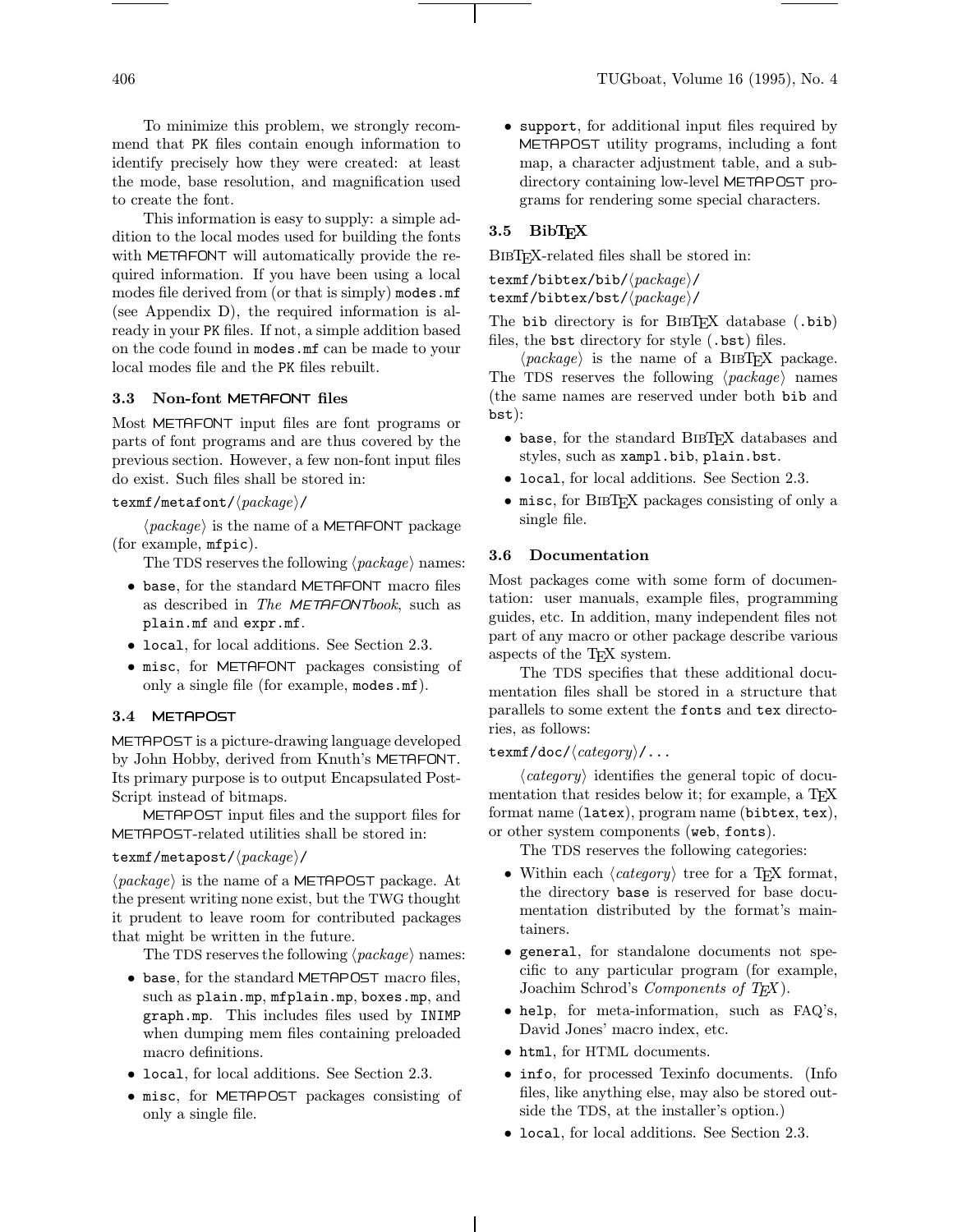TUGboat, Volume 16 (1995), No. 4 407

| bibtex/                            | BIBTFX input files                                                           |  |
|------------------------------------|------------------------------------------------------------------------------|--|
| bib/                               | <b>BIBTFX</b> databases                                                      |  |
| base/                              | base distribution (e.g., xampl.bib)                                          |  |
| misc/                              | single-file databases                                                        |  |
| $\langle package \rangle/$         | name of a package                                                            |  |
| bst/                               | BIBTFX style files                                                           |  |
| base/                              | base distribution (e.g., plain.bst, acm.bst)                                 |  |
| misc/                              | single-file styles                                                           |  |
| $\langle package \rangle/$         | name of a package                                                            |  |
| doc/                               | see Section 3.6 and the summary below                                        |  |
| fonts/                             | font-related files                                                           |  |
| $\langle type \rangle/$            | file type $(e.g., pk)$                                                       |  |
| $\langle mode \rangle/$            | type of output device (for pk and gf only)                                   |  |
| $\langle supportier \rangle /$     | name of a font supplier (e.g., public)                                       |  |
| $\langle typeface \rangle /$       | name of a typeface (e.g., cm)                                                |  |
| $dpi\langle nnn \rangle/$          | font resolution (for pk and gf only)                                         |  |
| $\langle implementation \rangle /$ | TEX implementations, by name (e.g., emtex)                                   |  |
| metafont/                          | METAFONT (non-font) input files                                              |  |
| base/                              | base distribution (e.g., plain.mf)                                           |  |
| misc/                              | single-file packages (e.g., modes.mf)                                        |  |
| $\langle package \rangle/$         | name of a package (e.g., mfpic)                                              |  |
| metapost/                          | METAPOST input and support files                                             |  |
| base/                              | base distribution (e.g., plain.mp)                                           |  |
| misc/                              | single-file packages                                                         |  |
| $\langle package \rangle/$         | name of a package                                                            |  |
| support/                           | support files for METAPOST-related utilities                                 |  |
| mft/                               | $MFT$ inputs (e.g., plain.mft)                                               |  |
| $\langle program \rangle /$        | TEX-related programs, by name (e.g., dvips)                                  |  |
| source/                            | program source code by name (e.g., latex, web2c)                             |  |
| $text{tex}/$                       | T <sub>F</sub> X input files                                                 |  |
| $\langle format \rangle /$         | name of a format (e.g., plain)                                               |  |
| base/                              | base distribution for format (e.g., plain.tex)                               |  |
| misc/                              | single-file packages (e.g., webmac.tex)                                      |  |
| local/                             | local additions to or local configuration files for $\langle format \rangle$ |  |
| $\langle package \rangle /$        | name of a package (e.g., graphics, mfnfss)                                   |  |
| generic/                           | format-independent packages                                                  |  |
| hyphen/                            | hyphenation patterns (e.g., hyphen.tex)                                      |  |
| images/                            | image input files (e.g., Encapsulated PostScript)                            |  |
| misc/                              | single-file format-independent packages (e.g., null.tex).                    |  |
| $\langle package \rangle/$         | name of a package (e.g., babel)                                              |  |

Table 1: A skeleton of a TDS texmf directory tree

The doc directory is intended for implementationindependent and operating system-independent documentation files. Implementation-dependent files shall be stored elsewhere, as provided for by the implementation and/or TEX administrator (for example, VMS help files under texmf/vms/help).

The documentation directories may contain TEX sources, DVI files, PostScript files, text files, example input files, or any other useful documentation format(s). See Table 2 for a summary.

## A Unspecified pieces

The TDS cannot address the following aspects of a functioning T<sub>E</sub>X system:

1. The location of executable programs: this is too site-dependent even to recommend a location, let alone require one. A site may place executables outside the texmf tree altogether (e.g., /usr/local/bin), in a platform-dependent directory within texmf, or elsewhere.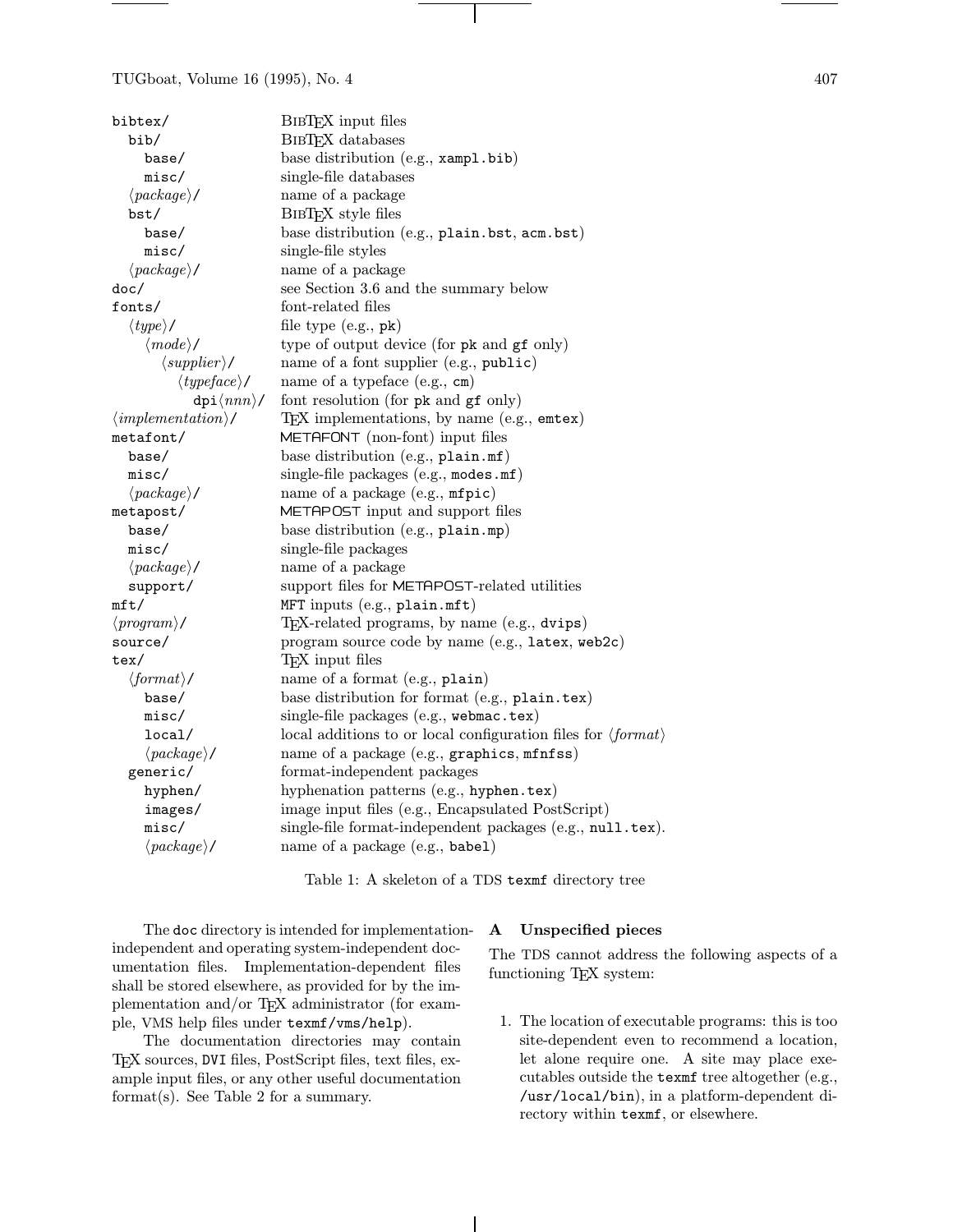| ams/                                |                                                   |
|-------------------------------------|---------------------------------------------------|
| amsfonts/                           | amsfonts.faq, amfndoc                             |
| amslatex/                           | amslatex.faq, amsldoc                             |
| amster/                             | amsguide, joyerr                                  |
| bibtex/                             | <b>BIBTFX</b>                                     |
| base/                               | btxdoc.tex                                        |
| fonts/                              |                                                   |
|                                     | fontname/ Filenames for TEX fonts                 |
| oldgerm/ corkpapr                   |                                                   |
| $\langle format \rangle /$          | name of a TEX format (e.g., generic, latex)       |
| base/                               | for the base distribution                         |
| misc/                               | for contributed single-file package documentation |
| $\langle \mathit{package} \rangle/$ | for <i>package</i>                                |
| general/                            | across programs, generalities                     |
| errata/                             | errata, errata[1-8]                               |
| texcomp/                            | Components of T <sub>E</sub> X                    |
| generic/                            | for non-format-specific T <sub>F</sub> X packages |
| babel/                              |                                                   |
| german/                             | germdoc                                           |
| help/                               | meta-information                                  |
| ctan/                               | info about CTAN mirror sites                      |
| faq/                                | FAQs of comp.text.tex, etc.                       |
| html/                               | HTML files                                        |
| info/                               | GNU Info files, made from Texinfo sources         |
| latex/                              | example of $\langle format \rangle$               |
| base/                               | ltnews*, *guide, etc.                             |
| graphics/ grfguide                  |                                                   |
| $\langle program \rangle /$         | TEX-related programs, by name (examples follow)   |
| metafont/                           | mfbook.tex, metafont-for-beginners, etc.          |
| metapost/                           | mpman, manfig, etc.                               |
| tex/                                | texbook.tex, A Gentle Introduction to TEX, etc.   |
| web/                                | webman, cwebman                                   |

Table 2: A skeleton of a TDS directory tree under texmf/doc

- 2. Upgrading packages when new releases are made: we could find no way of introducing version specifiers into texmf that would do more good than harm, or that would be practical for even a plurality of installations.
- 3. The location of implementation-specific files (e.g.,  $T_F X$  . fmt files): by their nature, these must be left to the implementor or TEX maintainer. See Section B.3.
- 4. Precisely when a package or file should be considered "local", and where such local files are installed. See Section 2.3 for more discussion.

## A.1 Portable filenames

The TDS cannot require any particular restriction on filenames in the tree, since the names of many existing TEX files conform to no particular scheme. For the benefit of people who wish to make a portable TEX distribution or installation, however, we outline here the necessary restrictions. The TDS specifications themselves are compatible with these.

ISO-9660 is the only universally acceptable file system format for CD-ROMs. A subset thereof meets the stringent limitations of all operating systems in use today. It specifies the following:

- File and directory names, not including any directory path or extension part, may not exceed eight characters.
- Filenames may have a single extension. Extensions may not exceed three characters. Directory names may not have an extension.
- Names and extensions may consist of only the characters A–Z, 0–9, and underscore. Lowercase letters are excluded. (The only common place where mixed-case names occur in the TEX system is in L<sup>AT</sup>FX font descriptor files, and L<sup>AT</sup>FX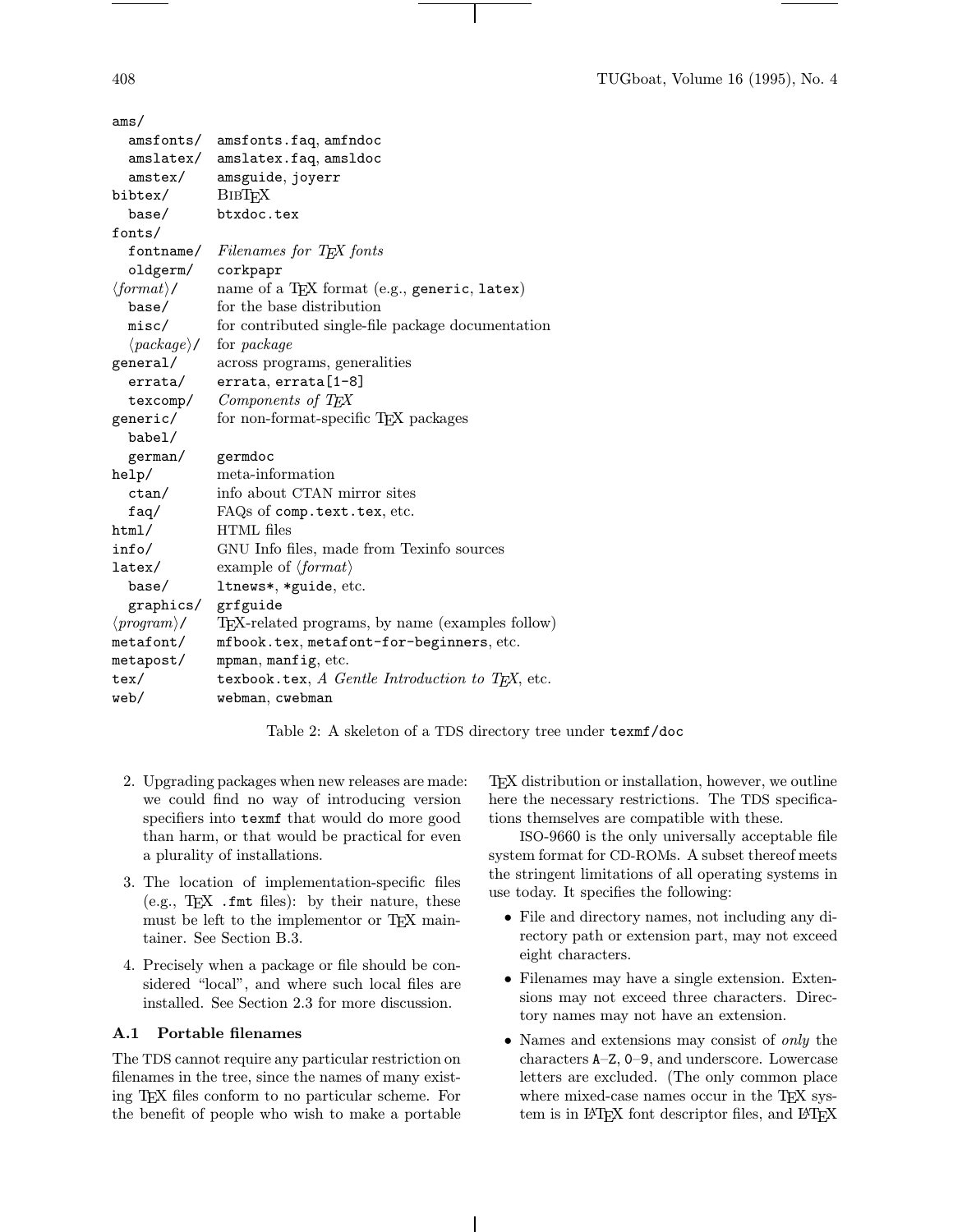does not rely on case alone to distinguish among these files.)

- A period separates the filename from the extension and is always present, even if the name or extension is missing (e.g., FILENAME. or .EXT).
- A version number, ranging from 1–32767, is appended to the file extension, separated by a semicolon (e.g., FILENAME.EXT; 1).
- Only eight directory levels are allowed, including the top-level (mounted) directory (see Section 2.2). Thus, the deepest valid ISO-9660 path is:

texmf/L2/L3/L4/L5/L6/L7/L8/FOO.BAR;1 1 2345678

The deepest TDS path needs only seven levels: texmf/fonts/pk/cx/public/cm/dpi300/cmr10.pk 1 2 345 67

Some systems display a modified format of ISO-9660 names, mapping alphabetic characters to lowercase, removing version numbers and trailing periods, etc.

#### B Implementation issues

We believe that the TDS can bring a great deal of order to the current anarchic state of many TEX installations. In addition, by providing a common frame of reference, it will ease the burden of documenting administrative tasks. Finally, it is a necessary part of any reasonable system of true "drop-in" distribution packages for T<sub>F</sub>X.

#### B.1 Adoption of the TDS

We recognize that adoption of TDS will not be immediate or universal. Most TFX administrators will not be inclined to make the switch until:

- Clear and demonstrable benefits can be shown for the TDS.
- TDS-compliant versions of all key programs are available in ported, well-tested forms.
- A "settling" period has taken place, to flush out problems. The public release of this document is the first step in this process.

Consequently, most of the first trials of the TDS will be made by members of the TDS committee and/or developers of TEX-related software. Indeed, some of this has taken place during the course of our deliberations (see Appendix D for a sample tree available electronically). They will certainly result in the production of a substantial number of TDScompliant packages.

Once installable forms of key TDS-compliant packages are more widespread, some TEX administrators will set up TDS-compliant trees, possibly in parallel to existing production directories. This testing will likely flush out problems that were not obvious in the confined settings of the developers' sites; for example, it should help to resolve OS and package dependencies, package interdependencies, and other details not addressed by this TDS version.

After most of the dust has settled, hopefully even conservative TEX administrators will begin to adopt the TDS. Eventually, most T<sub>F</sub>X sites will have adopted the common structure, and most packages will be readily available in TDS-compliant form.

We believe that this process will occur relatively quickly. The TDS committee spans a wide range of interests in the TEX community. Consequently, we believe that most of the key issues involved in defining a workable TDS definition have been covered, often in detail. TEX developers have been consulted about implementation issues, and have been trying out the TDS arrangement. Thus, we hope for few surprises as implementations mature.

Finally, there are several (current or prospective) publishers of TFX CD-ROMs. These publishers are highly motivated to work out details of TDS implementation, and their products will provide inexpensive and convenient ways for experimentallyminded TEX administrators to experiment with the TDS.

Efforts are under way to set up a "TDS Registry" that will coordinate assignment of TDS-compliant directory names and provide a definitive database of TDS-compliant software distributions. (Perhaps this could also serve many sites as the definition of when a package is local.) For now, distribution through CTAN serves as an imprecise registry.

#### B.2 More on subdirectory searching

Recursive subdirectory searching is the ability to specify a search not only of a specified directory  $\langle d \rangle$ , but recursively of all directories below  $\langle d \rangle$ .

Since the TDS specifies precise locations for most files, with no extra levels of subdirectories allowed, true recursive searching is not actually required for a TDS-compliant implementation. We do, however, strongly recommend recursive searching as the most user-friendly and natural approach to the problem, rather than convoluted methods to specify paths without recursion.

This feature is already supported by many implementations of TEX and companion utilities, for example DECUS TFX for VMS,  $Dvips(k)$ ,  $emTrX$ (and its drivers), *PubliC T<sub>E</sub>X*, *Web2c*, *Xdvi*(*k*), and Y&YTEX.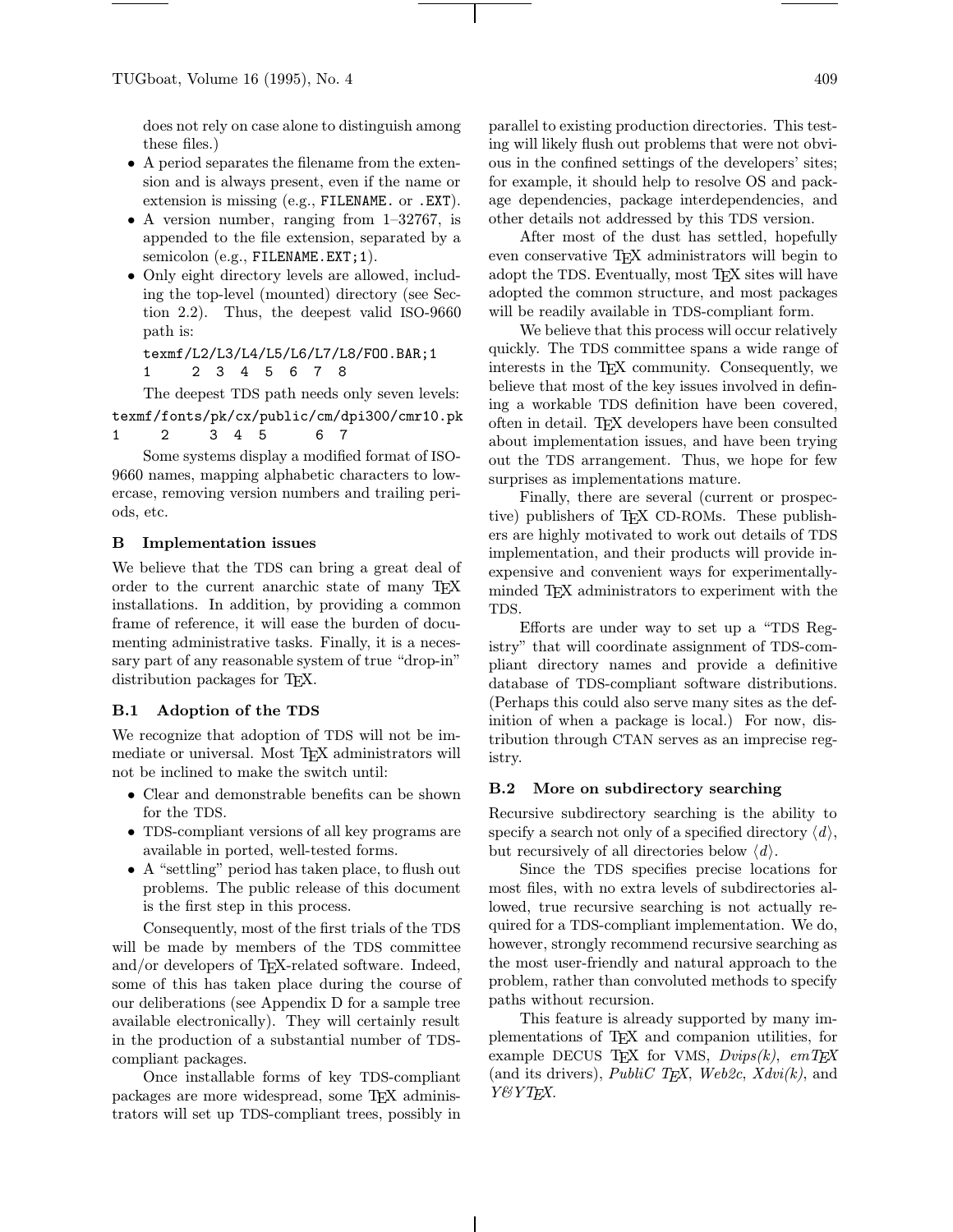Even if your TEX implementation does not directly support subdirectory searching, you may find it useful to adopt the structure if you do not use many fonts or packages. For instance, if you only use Computer Modern and AMS fonts, it would be feasible to store them in the TDS layout and list the directories individually in configuration files or environment variables.

The TWG recognizes that subdirectory searching places an extra burden on the system and may be the source of performance bottlenecks, particularly on slower machines. Nevertheless, we feel that subdirectory searching is imperative for a wellorganized TDS, for the reasons stated in Section 2.1. Implementors are encouraged to provide enhancements to the basic principle of subdirectory searching to avoid performance problems, e.g., the use of a filename cache (this can be as simple as a recursive directory listing) that is consulted before disk searching begins. If a match is found in the database, subdirectory searching is not required, and performance is thus independent of the number of subdirectories present on the system.

Different implementations specify subdirectory searching differently. In the interest of typographic clarity, the examples here do not use the  $\langle replaceable \rangle$ font.

- Dvips: via a separate TEXFONTS\_SUBDIR environment variable.
- $emTEX: t:\subdir!!; t:\subdir!$  for a single level of searching.
- Kpathsea: texmf/subdir//
- VMS: texmf:[subdir...]
- Xdvi: texmf/subdir/\*\*; texmf/subdir/\* for a single level of searching (patchlevel 20 of the program onwards).
- $Y \& Y \rightarrow T_F X: t: \mathsf{subdir} / \mathsf{or} t: \mathsf{subdir} \.\$

## B.3 Example implementation-specific trees

The TDS cannot specify a precise location for implementation-specific files, but for informative purposes, we provide here the default locations for some implementations. Please contact us with additions or corrections. These paths are not definitive, may not match anything at your site, and may change without warning.

We recommend all implementations have default search paths that start with the current directory (e.g., '.'). Allowing users to include the parent directory (e.g., '..') is also helpful.

# B.3.1 Public DECUS TFX

If another VMS implementation besides Public DE-CUS TEX appears, the top level implementation directory name will be modified to something more specific (e.g., vms\_decus). Table 3 shows the VMS directory structure.

## B.3.2 Web2c 7.0

All implementation-dependent TEX system files (including .pool, .fmt, .base, and .mem files) are stored by default directly in texmf/web2c. The configuration file texmf.cnf and various subsidiary MakeTeX... scripts used as subroutines are also stored there.

Non-TEX specific files are stored following the GNU coding standards. Given a root directory  $\langle prefix \rangle$  (/usr/local by default), we have default locations as follows as shown in Table 4.

See prep.ai.mit.edu:/pub/gnu/standards. \* for the rationale behind and descriptions of this arrangement. A site may of course override these defaults; for example, it may put everything under a single directory such as /usr/local/texmf.

# C Is there a better way?

Defining the TDS required many compromises. Both the overall structure and the details of the individual directories were arrived at by finding common ground among many opinions. The driving forces were feasibility (in terms of what could technically be done and what could reasonably be expected from developers) and regularity (files grouped together in an arrangement that "made sense").

Some interesting ideas could not be applied due to implementations lacking the necessary support:

- Path searching control at the T<sub>E</sub>X level. If documents could restrict subdirectory searching to a subdirectory via some portable syntax in file names, restrictions on uniqueness of filenames could be relaxed considerably (with the cooperation of the formats), and the TEX search path would not need to depend on the format.
- Multiple logical texmf trees. For example, a site might have one (read-only) location for stable files, and a different (writable) location for dynamically-created fonts or other files. It would be reasonable for two such trees to be logically merged when searching.

# C.1 Macro structure

The TWG settled on the  $\langle format \rangle/\langle package \rangle$  arrangement after long discussion about how best to arrange the files.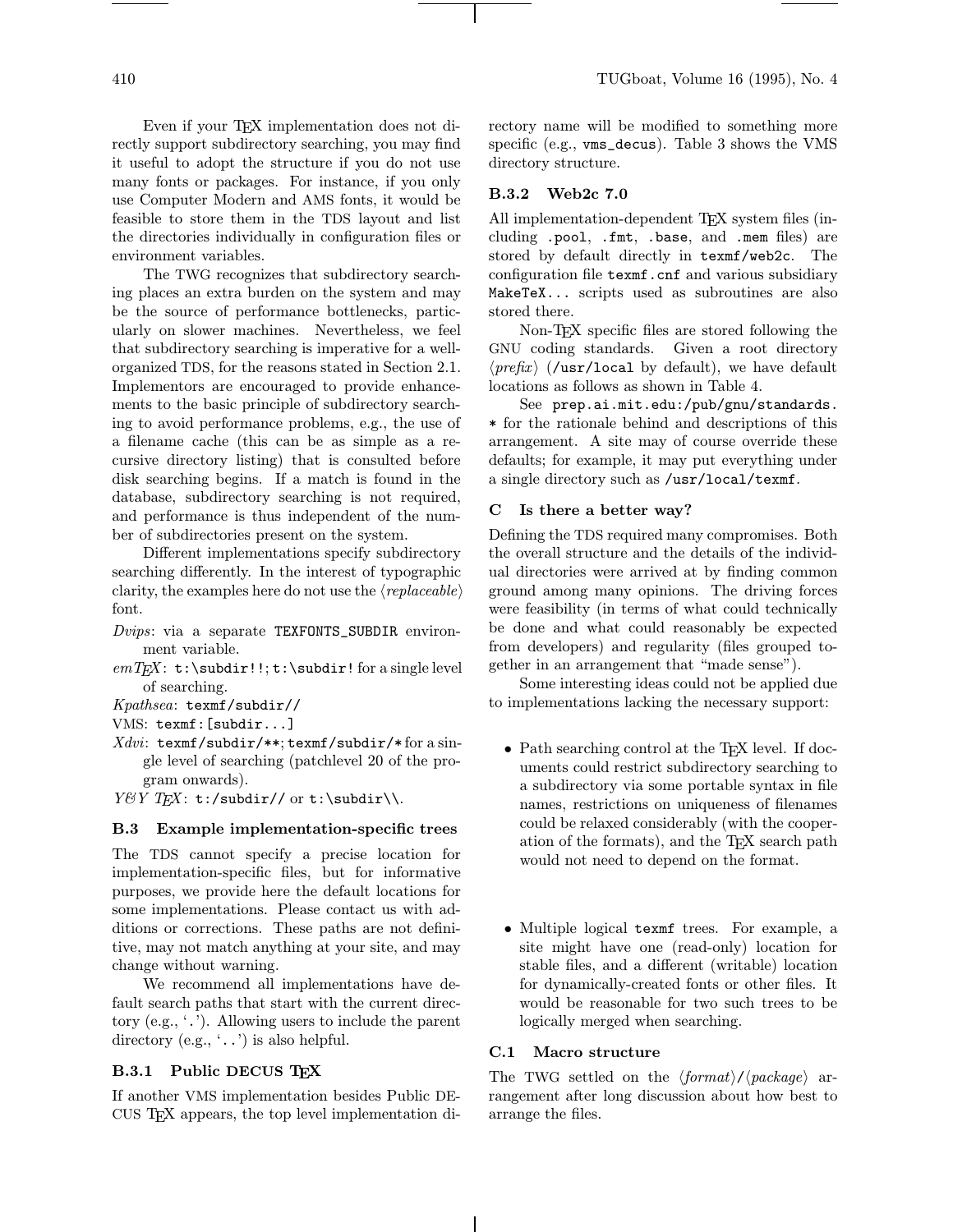$t$ 

| exmi/    |                                                                 |
|----------|-----------------------------------------------------------------|
| vms/     | VMS implementation specific files                               |
| exe/     | end-user commands                                               |
| common/  | command procedures, command definition files, etc.              |
| $\exp/$  | binary executables for Alpha AXP                                |
| vax/     | binary executables for VAX                                      |
| formats/ | pool files, formats, bases                                      |
| help/    | VMS help library, and miscellaneous help sources                |
| mgr/     | command procedures, programs, docs, etc., for system management |

#### Table 3: The VMS directory structure

| $\langle prefix \rangle /$<br>bin/ | installation root $\frac{\text{d}}{\text{d}x}$ ( <i>l</i> usr/local by default)<br>executables |
|------------------------------------|------------------------------------------------------------------------------------------------|
| man/                               | man pages                                                                                      |
| info/                              | info files                                                                                     |
| lib/                               | libraries $(libkpathsea.*)$                                                                    |
| share/                             |                                                                                                |
| texmf/                             | TDS root                                                                                       |
| web2c/                             | implementation-dependent files (.pool, .fmt, texmf.cnf, etc.)                                  |

Table 4: The VMS directory structure

The primary alternative to this arrangement was a scheme which reversed the order of these directories:  $\langle package \rangle / \langle format \rangle$ . This reversed arrangement has a strong appeal: it keeps all of the files related to a particular package in a single place. The arrangement actually adopted tends to spread files out into two or three places (macros, documentation, and fonts, for example, are spread into different sections of the tree right at the top level).

Nevertheless, the  $\langle format \rangle/\langle package \rangle$  structure won for a couple of reasons:

- It is closer to current practice; in fact, several members of the TWG have already implemented the TDS hierarchy. The alternative is not in use at any known site, and the TWG felt it wrong to mandate something with which there is no practical experience.
- The alternative arrangement increases the number of top-level directories, so the files that must be found using subdirectory searching are spread out in a wide, shallow tree. This could have a profound impact on the efficiency of subdirectory searching.

#### C.2 Font structure

The TWG struggled more with the font directory structure than anything else. This is not surprising; the need to use the proliferation of PostScript fonts with TEX is what made the previous arrangement with all files in a single directory untenable, and therefore what initiated the TDS effort.

## C.2.1 Font file type location

We considered the supplier-first arrangement currently in use at many sites:

### fonts/ $\langle support/ctypeface \rangle / \langle type \rangle /$

This improves the maintainability of the font tree, since all files comprising a given typeface are in one place, but unless all the programs that search this tree employ some form of caching, there are serious performance concerns. For example, in order to find a TFM file, the simplest implementation would require TEX to search through all the directories that contain PK files in all modes and at all resolutions.

In the end, a poll of developers revealed considerable resistance to implementing sufficient caching mechanisms, so this arrangement was abandoned. The TDS arrangement allows the search tree to be restricted to the correct type of file, at least. Concerns about efficiency remain, but there seems to be no more we can do without abandoning subdirectory searching entirely.

We also considered segregating all font-related files strictly by file type, so that METAFONT sources would be in a directory texmf/fonts/mf, property list files in texmf/fonts/pl, the various forms of Type 1 fonts separated, and so on. Although more blindly consistent, we felt that the drawback of more complicated path constructions outweighed this. The TDS merges file types (mf and pl under source, pfa and pfb and gsf under type1) where beneficial.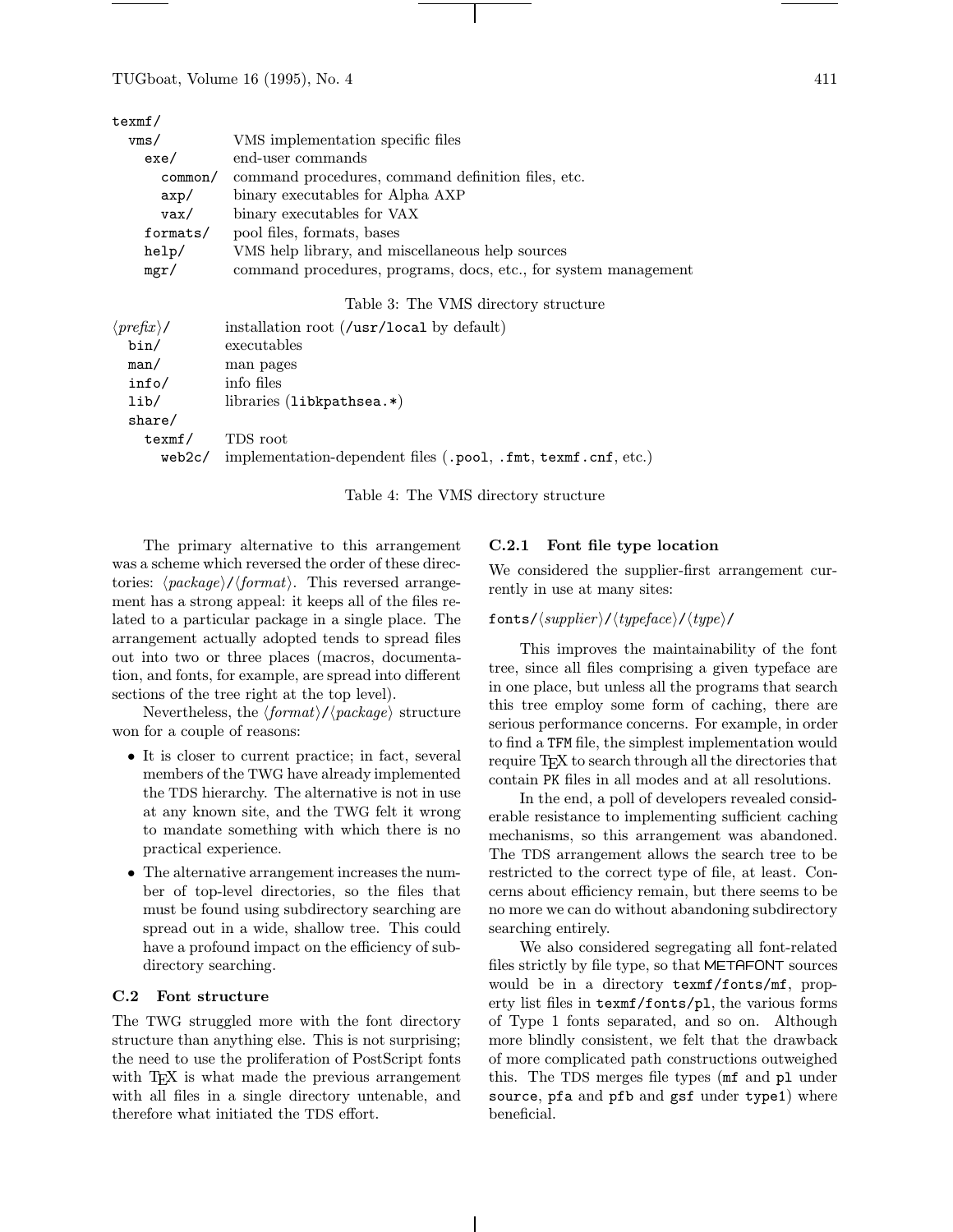## C.2.2 Mode and resolution location

We considered having the mode at the bottom of the font tree:

fonts/pk/ $\langle \text{supplier} \rangle / \langle \text{typeface} \rangle / \langle \text{mode} \rangle / \langle \text{dpi} \rangle /$ 

In this case, however, it is difficult to limit subdirectory searching to the mode required for a particular device.

We then considered moving the  $dpi \langle nnn \rangle$  up to below the mode:

#### fonts/pk/ $\langle mode \rangle / \langle dipi \rangle / \langle supplier \rangle / \langle typeface \rangle /$

But then it is not feasible to omit the  $dpi \langle nnn \rangle$ level altogether on systems which can and do choose to use long filenames.

## C.2.3 Modeless bitmaps

The TDS specifies using utility names as mode names for those utilities which generate bitmaps, e.g., texmf/fonts/pk/gsftopk/. An alternative was to introduce a single directory modeless/ below which all such directories could be gathered. This has the considerable advantage of not requiring each such directory name to be listed in a search path.

But it has disadvantages, too: it would use the last available directory level, preventing any future expansions; and it would put PK files at different depths in the tree, possibly hindering search strategies and certainly a likely source of confusion. We decided to stay with existing practice and keep the utility name at the same level as the mode names.

We are making an implicit assumption that METAFONT is the only program producing modedependent bitmaps. If this becomes false we could add an abbreviation for the program to mode names, as in  $m$ ficx vs. xyzcx for a hypothetical program  $Xyz$ , or we could at that time add an additional program name level uniformly to the tree. For our present purposes, it seems more important to concisely represent the current situation than to take account of hypothetical possibilities that may never be realized.

#### C.3 Documentation structure

We considered placing additional documentation files in the same directory as the source files for the packages, but we felt that users should be able to find documentation separately from sources, since most users have no interest in sources.

We hope that a separate, but parallel, structure for documentation would (1) keep the documentation together and (2) make it as straightforward as possible for users to find the particular documentation they were after.

## D Related references

This appendix gives pointers to related files and other documents.

In this document,  $\langle CTAN:\rangle$  means the root of an anonymous ftp CTAN tree. This is both a host name and a directory name. For example:

ftp.dante.de:/tex-archive ftp.shsu.edu:/tex-archive ftp.tex.ac.uk:/tex-archive

Finger ctan@ftp.shsu.edu for a complete list of CTAN sites; there are mirrors worldwide.

Here are the references:

- The TDS mailing list archives can be retrieved via ftp from shsu.edu:[twg-tds] and vms.rhbnc.ac.uk:/archives/twg.tds.\*.
- A sample TDS tree:  $\langle CTAN:\rangle$ tds.
- A collection of BIBTEX databases and styles: ftp.math.utah.edu:/pub/tex/bib.
- Components of  $T \not\!\! E X$  by Joachim Schrod:  $\langle CTAN:\rangle$ documentation/components-of-TeX.
- The level 0 DVI driver standard:  $\langle CTAN:\rangle$ dviware/driv-standard/level-0.
- Filenames for T<sub>F</sub>X fonts:  $\langle CTAN:\rangle$ documentation/fontname. This distribution includes recommended supplier and typeface names.
- ISO-9660 CD-ROM file system standard: http://www.iso.ch/cate/cat.html.
- A complete set of METAFONT modes:  $\langle CTAN:\rangle$ fonts/modes/modes.mf. This file includes recommended mode names.

# E Contributors

The TWG had no formal meetings; electronic mail was the primary communication medium.

Sebastian Rahtz is the TEX Users Group Technical Council liaison. Norman Walsh is the committee chair. For version 0.999 of the draft, Karl Berry took over as editor and coordinated this release.

#### Original contributors:

| Barbara Beeton      | Karl Berry        |
|---------------------|-------------------|
| Vicki Brown         | David Carlisle    |
| Thomas Esser        | Alan Jeffrey      |
| Jörg Knappen        | Pierre MacKay     |
| Rich Morin          | Sebastian Rahtz   |
| Joachim Schrod      | Christian Spieler |
| Elizabeth Tachikawa | Philip Taylor     |
| Ulrik Vieth         | Paul Vojta        |
| Norman Walsh        |                   |